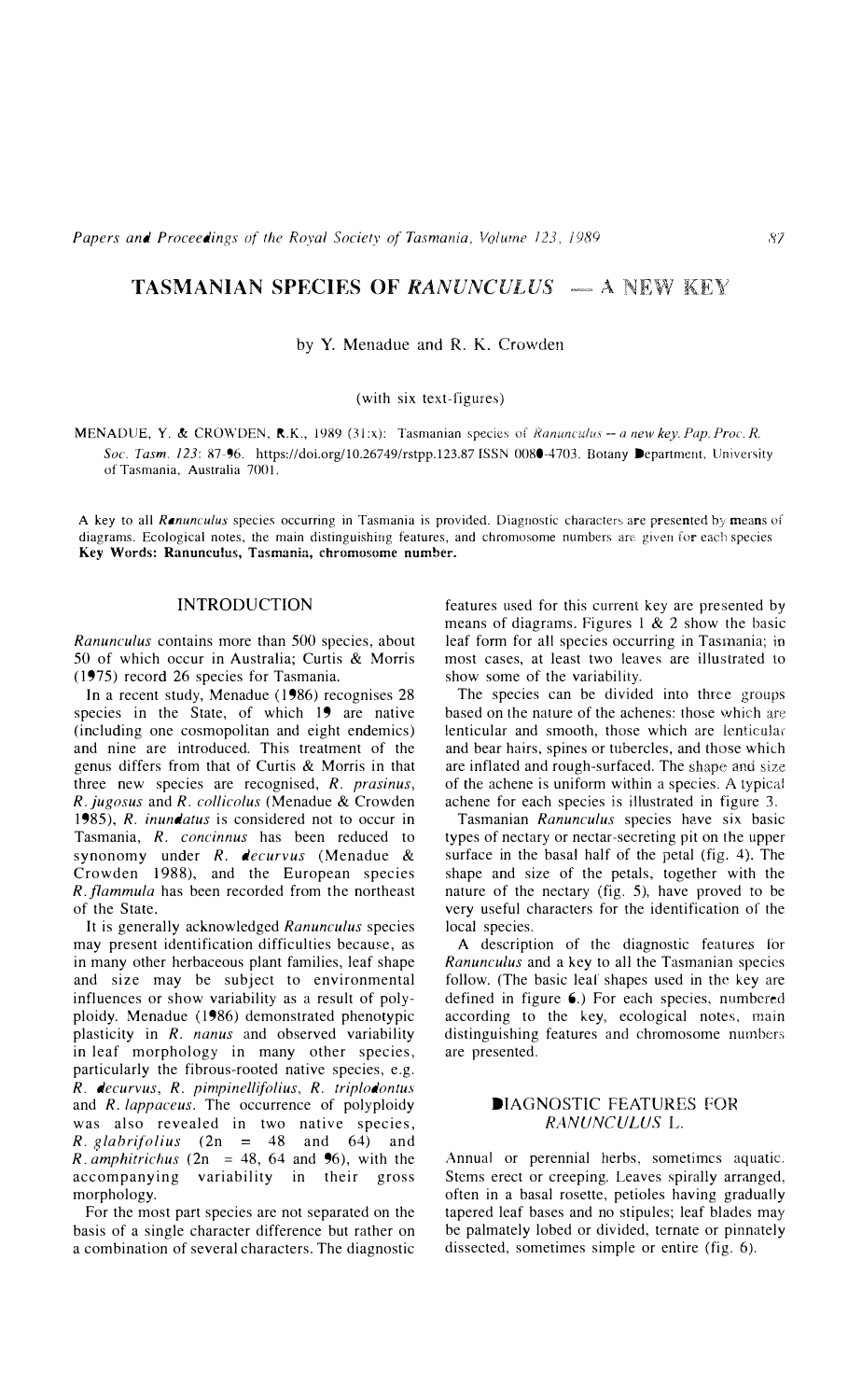

*FIG.l* - *Leaves of the native* Ranunculus *species. At least two illustrations are given for each species. Scale bar* = *I em. (A)* R. lappaceus; *(B)* R. pascuinus; (C) R. scapigerus; *(D)* R. collicolus; (E) R. setaceus; (F) R. pimpinellifolius; (G) R. decurvus; (H) R. collinus; *(I)* R. pumilio; (J) R. sessiliflorus; (K) R. glabrifolius; (L) R. nanus; (M) R. triplodontus; (N) R. prasinus; (O) R. acaulis; (P) R. jugosus; (Q) R. gunnianus; (R) R. amphitrichus.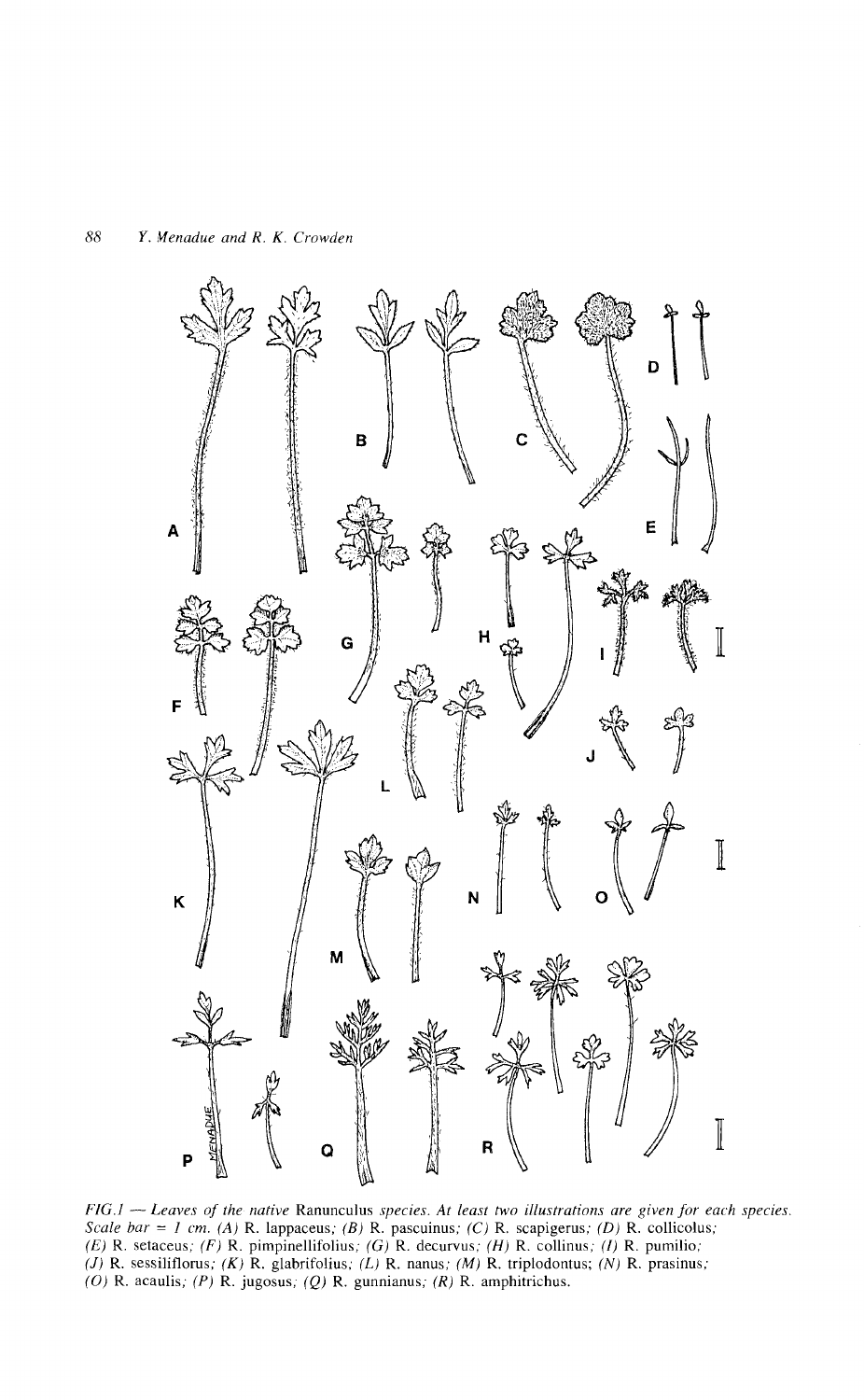

*FIG.* 2 - *Leaves of the introduced and cosmopolitan* Ranunculus *species. Scale bar* = *I em. (A)* R. sceleratus; *(B)* R. trichophyllus - *segments occur in three-dimensions;* (C) R. trilobus; (D) R. muricatus; (E) R. acris; (F) R. repens; (G) R. sardous; (H) R. flammula; (1) R. parviflorus; (J) R. arvensis.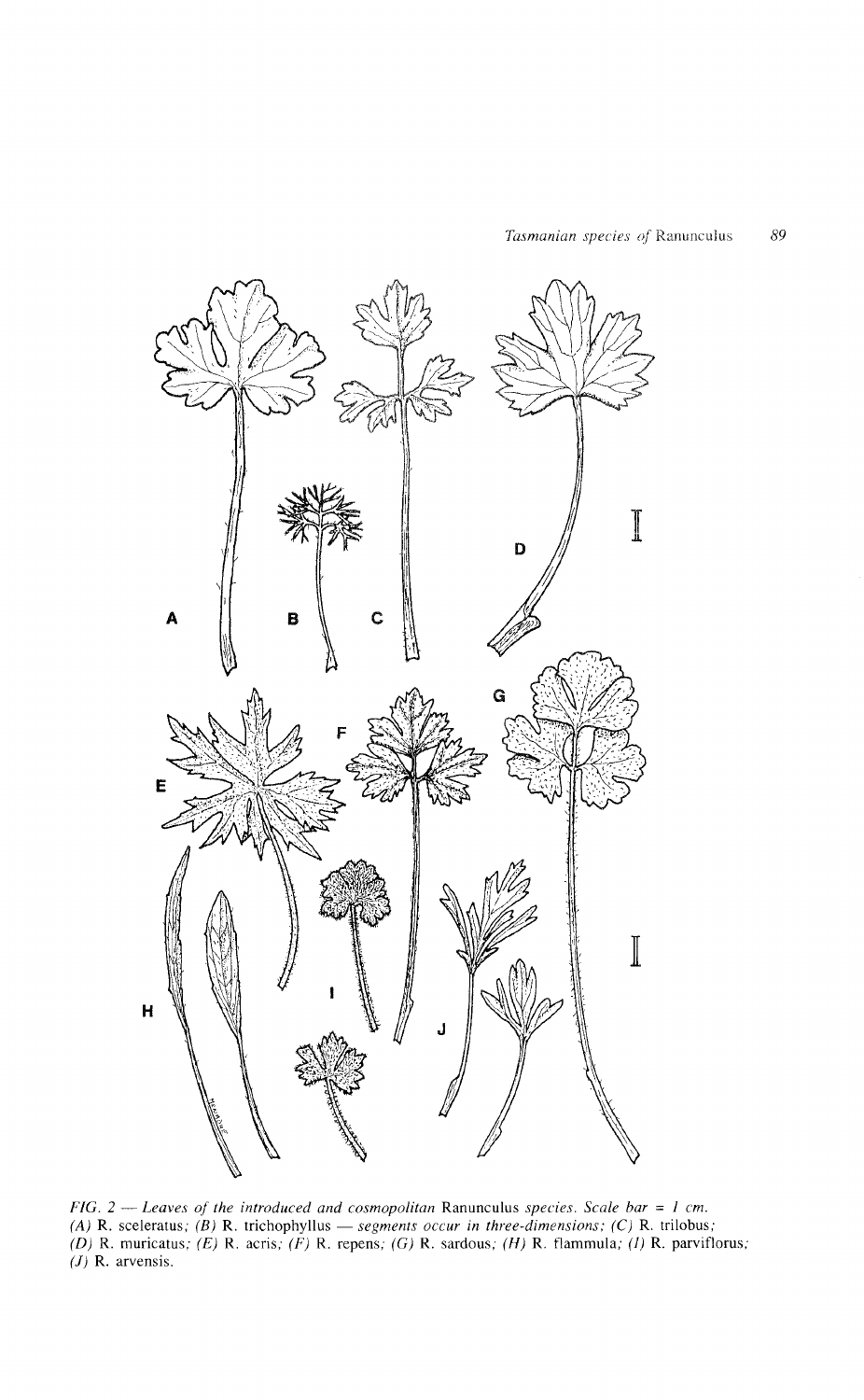## 90 Y. *Menadue and R. K. Crowden*

Flowers solitary and terminal or in cymose panicles, hermaphrodite, regular. Sepals 3-5. Petals 5-8, rarely fewer (2-3) or more (up to 24); often golden-yellow and glossy (due to a starch layer) except at the base, or pale-yellow or white and matt (starch free). Nectary or nectar-secreting pit on upper surface of petal in lower half, sometimes covered by a thin scale which may be free or adnate to the petal, forming a pocket (figs  $4 \& 5$ ). Stamens numerous, rarely only five or fewer. Carpels indefinite in number, free with one basal ovule.

Fruit a globular or elongated head of achenes each with a persistent style forming a glabrous beak (fig. 3).

### KEY TO RANUNCULUS IN TASMANIA

Letters in brackets refer to figure 6. Numbers at right refer to later entries in the Key. Superior numbers after names refer to Notes section which follows.

| (1) | Aquatic or semi-aquatic plants                          | $\overline{\mathbf{c}}$ |
|-----|---------------------------------------------------------|-------------------------|
|     | Terrestrial, swamp or marsh plants                      | $\overline{3}$          |
| (2) | Leaves trichotomously dividing into capillary           |                         |
|     | segments in several planes (C)                          |                         |
|     | $\ldots$ R. trichophyllus $\frac{1}{2}$                 |                         |
|     | Leaves palmatifid, palmatisect or ternate,              |                         |
|     | segments in one plane $(F,H,I)$                         |                         |
|     | $\ldots$ R amphitrichus <sup>2</sup>                    |                         |
| (3) | Plants connected by long runners or stolons             | $\overline{4}$          |
|     | Plants tufted with fibrous roots or with short          |                         |
|     | creeping rootstock                                      | 12                      |
| (4) | Basal leaves in a rosette connected by stout            |                         |
|     | above-ground stolons $\ldots$ R. repens $3$             |                         |
|     | Basal leaves in a rosette connected by slender          |                         |
|     | underground stolons                                     | 5                       |
| (5) | Leaves palmatifid or palmatisect (H,I)                  | 6                       |
|     | Leaves trifoliolate, ternate or ternately               |                         |
|     | lobed $(E.F.G)$                                         | 7                       |
| (6) | Sepals appressed hairy; lamina leathery,                |                         |
|     | glabrous or sparsely hairy with teeth apices            |                         |
|     | acute; large $(>12 \text{ mm})$ , golden-yellow flowers |                         |
|     | $\ldots$ R. glabrifolius <sup>4</sup>                   |                         |
|     | Sepals glabrous; lamina not leathery, glabrous,         |                         |
|     | teeth apices blunt; small (3-13 mm), pale-              |                         |
|     | yellow flowers  R. amphitrichus <sup>2</sup>            |                         |
| (7) | Sepals with dense appressed hairs                       | 8                       |
|     | Sepals sparsely villous or glabrous                     | 9                       |
| (8) | Leaves matt, leathery, teeth apices acute               |                         |
|     | $\ldots$ R. glabrifolius $\frac{4}{3}$                  |                         |
|     | Leaves glossy, $\pm$ fleshy, teeth apices blunt         |                         |
|     | $\ldots$ R. collinus $^5$                               |                         |
| (9) | Leaves villous $\ldots$ R. prasinus $\circ$             |                         |
|     | Leaves glabrous                                         | 10                      |

| (10) Leaf lobes usually dentate, flowers pale<br>greenish-yellow<br>Leaf lobes rarely dentate, 1-3 golden-yellow<br>flowers, 5-8 mm diam. $R$ . collicolus <sup>7</sup>                                                | 11       |
|------------------------------------------------------------------------------------------------------------------------------------------------------------------------------------------------------------------------|----------|
| $(11)$ Leaflets $\pm$ fleshy, torus glabrous in the<br>staminal zone  R. acaulis 8<br>Leaflets thin, torus with ring of stiff hairs in<br>the staminal zone $\ldots$ R. amphitrichus $2$                               |          |
| (12) Basal leaves entire, not lobed<br>Basal leaves divided or lobed                                                                                                                                                   | 13<br>15 |
| (13) Leaves cuneate, 3-dentate, lamina truncate at<br>the base $\ldots$ R. triplodontus <sup>9</sup><br>Leaves linear, linear-elliptic tapering into a                                                                 |          |
| petiole<br>$(14)$ Lamina narrow linear, $\pm$ terete, rarely                                                                                                                                                           | 14       |
| trifurcate (A) $R.$ setaceus $10$<br>Lamina linear-elliptic or spathulate (D)<br>$\ldots$ R. flammula <sup>11</sup>                                                                                                    |          |
| (15) Leaves in a basal rosette, rarely with small<br>cauline leaves or bracts on flowering stems<br>Basal leaves in a rosette, with numerous                                                                           | 16       |
| smaller cauline leaves<br>(16) Leaves with numerous, narrow terete, linear                                                                                                                                             | 24       |
| segments (B) $R$ . gunnianus <sup>12</sup><br>Leaves with laminate segments                                                                                                                                            | 17       |
| (17) Flowers golden-yellow, conspicuous on                                                                                                                                                                             |          |
| scapes as long as or longer than the leaves<br>Flowers pale yellow, inconspicuous on                                                                                                                                   | 18       |
| scapes shorter than the leaves<br>(18) Sepals reflexed, leaves mainly palmatifid,<br>softly sericeous hirsute $\ldots$ R. scapigerus $^{13}$                                                                           | 22       |
| Sepals spreading or appressed to petals                                                                                                                                                                                | 19       |
| (19) Hairs on stems and leaves closely appressed;<br>leaflets attached asymmetrically  R. pascuinus<br>Hairs on leaves spreading, on stems spreading                                                                   | 14       |
| or appressed; leaflets attached symmetrically<br>(20) Nectary naked, forming a crescentic pit<br>one-third from base of petal; with a short, stout<br>rhizome  R. nanus <sup>15</sup>                                  | 20       |
| Nectary covered by a petaloid or small fleshy<br>lobe or nectary a bracket; without a rhizome<br>(21) Leaves pinnate; nectary lobe rounded, or                                                                         | 21       |
| sub-acute triangular  R. pimpinellifolius 16<br>Leaves ternate or ternately lobed; nectary lobe<br>truncate, free to half-attached  R. lappaceus <sup>17</sup><br>(22) Leaves pinnate, hirsute; scape elongating above |          |
| the leaves when in fruit; nectary a crescentic<br>bracket  R. decurvus <sup>18</sup><br>Leaves not pinnate, glabrous; scape, often on<br>thick peduncle which bears leaves and may act                                 |          |
| as an epigeal stolon, elongating in fruit but<br>shorter than the leaves; nectary covered by a<br>small fleshy lobe                                                                                                    | 23       |
| (23) Leaves ternate, palmatifid or entire-cuneate,<br>glabrous or hairy; petals 0-6<br>$\ldots$ R. triplodontus <sup>9</sup><br>Leaves trifoliolate, lateral leaflets distant from                                     |          |
| terminal leaflet, glabrous; petals 5–6<br>$\ldots$ R. jugosus <sup>19</sup><br>(24) Achenes smooth<br>Achenes with hairs, spines or tubercles                                                                          | 25<br>26 |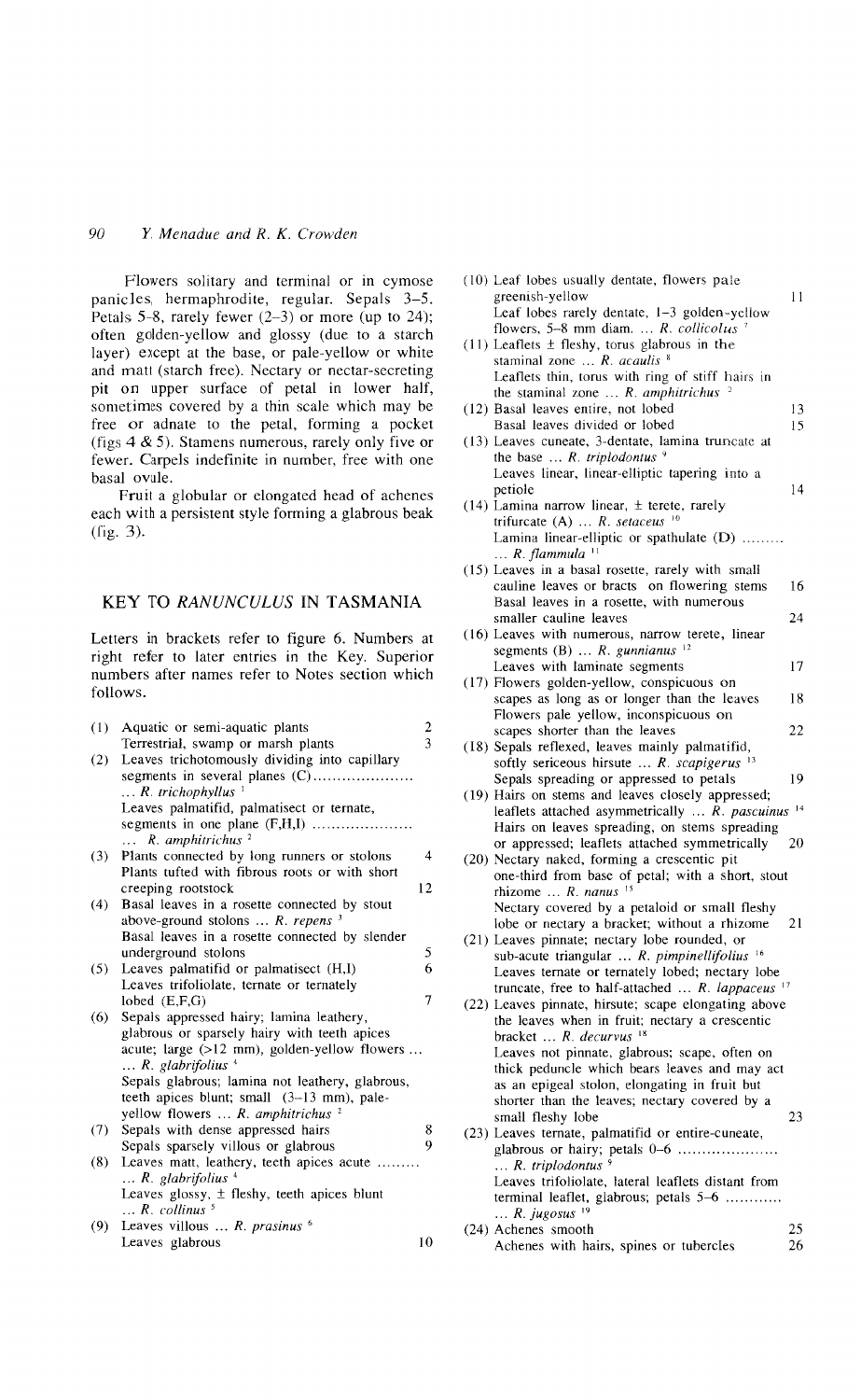- (25) Achenes in oblong head; basal leaves temately lobed or palmatifid, sparsely hairy ... *R. sceleratus <sup>20</sup>* Achenes in globular head; basal leaves palmatisect with cuneate segments, pubescent ... *R. acris* <sup>21</sup>
- (26) Flowers very small, <7 mm diam.; petals pale-yellow or lemon; sepals erect 27 Flowers >8 mm diam.; petals golden-yellow, sepals reflexed 30
- (27) Nectary a prominent petaloid lobe wider than petal; achenes with very long prominent spines ... *R. arvensis <sup>22</sup>* Nectary a small pocket or bracket, achenes with tubercles or bristles 28
- (28) Flowers 4-7 mm diam.; achenes covered with conical tubercles only ... *R. parviflorus <sup>23</sup>* Flowers 2-3 mm diam.; achenes covered with tubercles ending in a stiff bristle, or bristles only  $29$
- (29) Achenes with numerous bristles over lateral faces and margins  $\ldots$  *R. pumilio*  $24$ Achenes with a few conical tubercles ending in recurved bristles over lateral faces but not margins ... *R. sessiliflorus <sup>25</sup>*
- (30) Leaves palmatifid; sepals  $\pm$  glabrous, achenes with smooth margins and long spiny tubercles ... *R. muricatus* <sup>26</sup> Leaves trifoliolate or temate; sepals pubescent, achenes with short, blunt tubercles 31
- (31) Flower 8-12 mm diam.; stamens 35-50; achenes with flattened brown face and short, blunt conical tubercles ... *R. trilobus* <sup>27</sup> Flower 12-25 mm diam.; stamens 10-18; achenes with small obtuse tubercles round margin ... *R. sardous "*

### NOTES ON EACH SPECIES

Chromosome voucher specimens were collected in Tasmania by Menadue and Crowden, unless stated otherwise, and are lodged in the Tasmanian Herbarium (HO).

(1) *R. trichophyllus* Chaix (Cosmopolitan) Figs 2B, 3N,5G

An aquatic species in farm dams and slow-moving creeks and rivers. The petals distinguish this species from all other Tasmanian species; they are white with a yellow claw (base) and have a nectary which is a naked semi-lunar pit. Chromosome number  $2n = 32$ .

Voucher specimen;

*Moscal s.n.* Blackman R., 26.xi.1984 (H088754).

*(2) R. amphitrichus* Colenso (Native) Figs IR, 3M, 5K. (Synonym: *R. rivularis* Banks & Sol. ex DC.) A species with widespread distribution in lagoons, creeks and streams from sea level to above 1100 m. The flower is small, pale-yellow, inconspicuous and held well above the leaves on long scapes. It is a polymorphic species with three ploidy levels (see above). Plants in coastal lagoons on the west coast have  $2n = 64$  and a fairly consistent morphology. A population with  $2n = 48$  has been found at only one location near Lake Sorell and has a distinctive form. All other specimens from around the State appear to have  $2n = 96$  but they also show extensive morphological variation. At this stage further investigation of the morphological forms is required before separate taxa can be erected. Voucher specimens:

2n =96: Isis R., 29.xi.1983 (H088313); Osterley Rd, 9.xi.1984 (H089214); Tiger Rise, Dennistoun Rd, 9.xi.l984 (H088753); Agnews Marsh Ck, 19.iii.1984 (HO88310); N. end Lake Crescent, 17.xi.l983 (H088312).

2n = 64: Sundown Pt, West Coast, 7.ii.1983 (H088311).

 $2n = 48$ : Agnews Marsh, 14.xi.1984 (HO91156).

(3) *R. repens* L. (Introduced) Figs 2F, 3S, 5R

A widespread weed of gardens, farms and roadside ditches. Spreads by means of vigorous aboveground stolons and has a conspicuous goldenyellow flower.  $2n = 32$ .

Voucher specimen:

University of Tasmania grounds, Hobart, 14.xi.1984 (H088755).

*(4) R. glabrifolius* Hook. (Native) Figs IK, 3K, 5L A widely distributed species in wet areas from 100-1140 m elevation. Though it may be confused with the following species *(R. collinus),* it has larger, golden-yellow tlowers and leaves, and may be distinguished by leaf size, teeth apices which are more acute, and by fruit being borne on erect scapes. Two ploidy levels have been found,  $2n = 48$ and 64.

Voucher specimens:

2n = 48; Hazelwood Lagoon, 7.xi.1984 (H089216).

2n = 64: Lake Tiberias Railway Station, 3.xi.1983 (H088315).

*(5) R. collinus* R.Br. ex DC. (Native) Figs IH, 3L, 5M

A species which is widespread in montane and subalpine regions above 600 m, in wet seepage areas or slow-running creeks. Compared with *R. glabrifolius* it has leaves which are smaller, tleshier and shinier with'blunt leaf teeth apices; the goldenyellow flowers are smaller and the fruiting scapes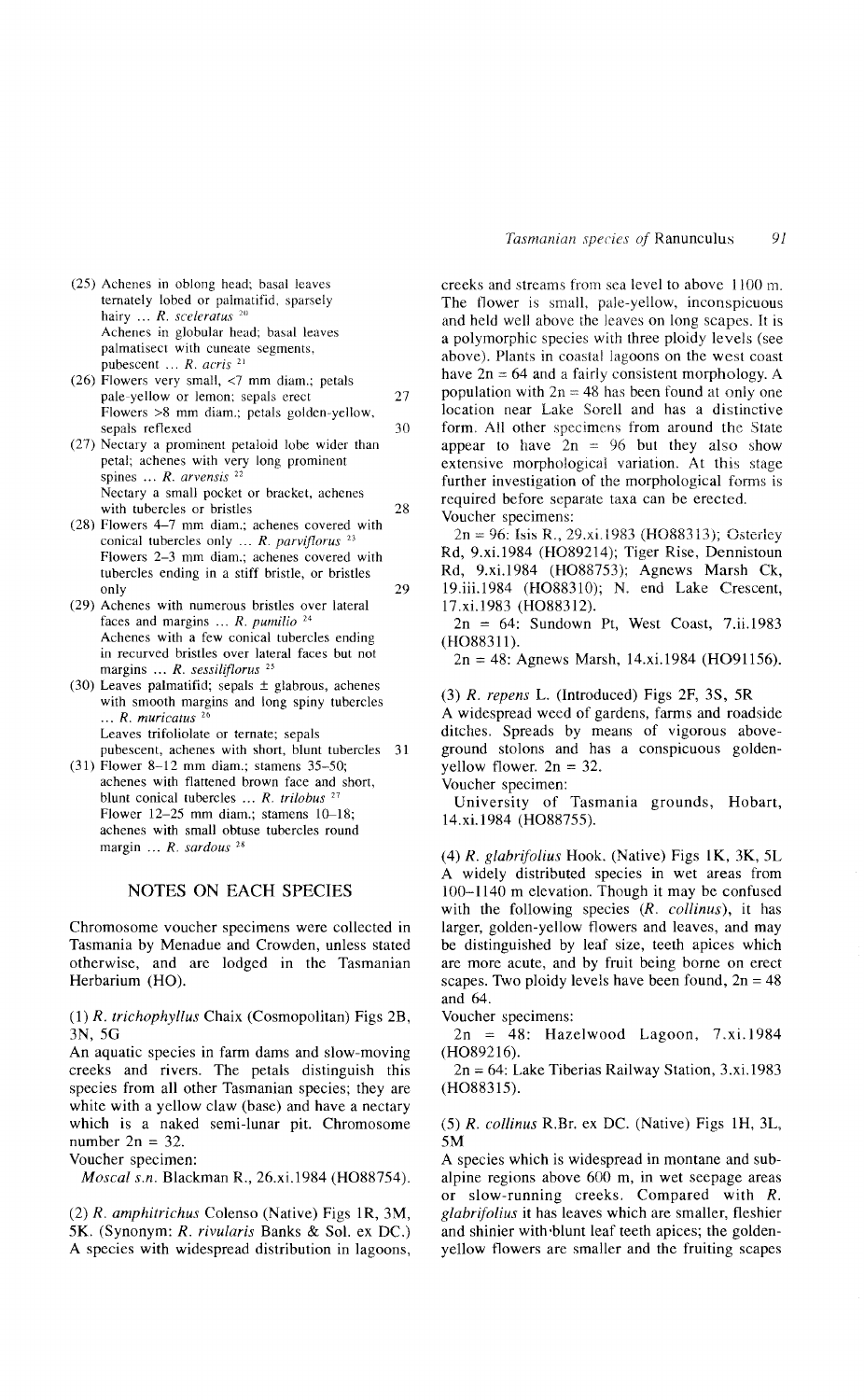

*FIG.* 3 - *Achenes of Tasmanian* Ranunculus *species. Scale bar* = *1 mm.* (A) R. lappaceus; (B) R. pascuinus; (C) R. scapigerus; (D) R. nanus; (E) R. pimpinellifolius; (F) R. decurvus; (G) R. jugosus; (H) R. triplodontus; (l) R. gunnianus; (J) R. setaceus; (K) R. glabrifolius; (L) R. collinus; (M) R. amphitrichus; (N) R. trichophyllus; (O) R. acaulis; (P) R. prasinus; (Q) R. collicolus;  $(R)$  R. sardous; (S) R. repens; (T) R. parviflorus; (U) R. acris; (V) R. muricatus; (W) R. flammula; (X) R. trilobus; (Y) R. sceleratus; (Z) R. pumilio; (AA) R arvensis; (BB) R. sessiliflorus.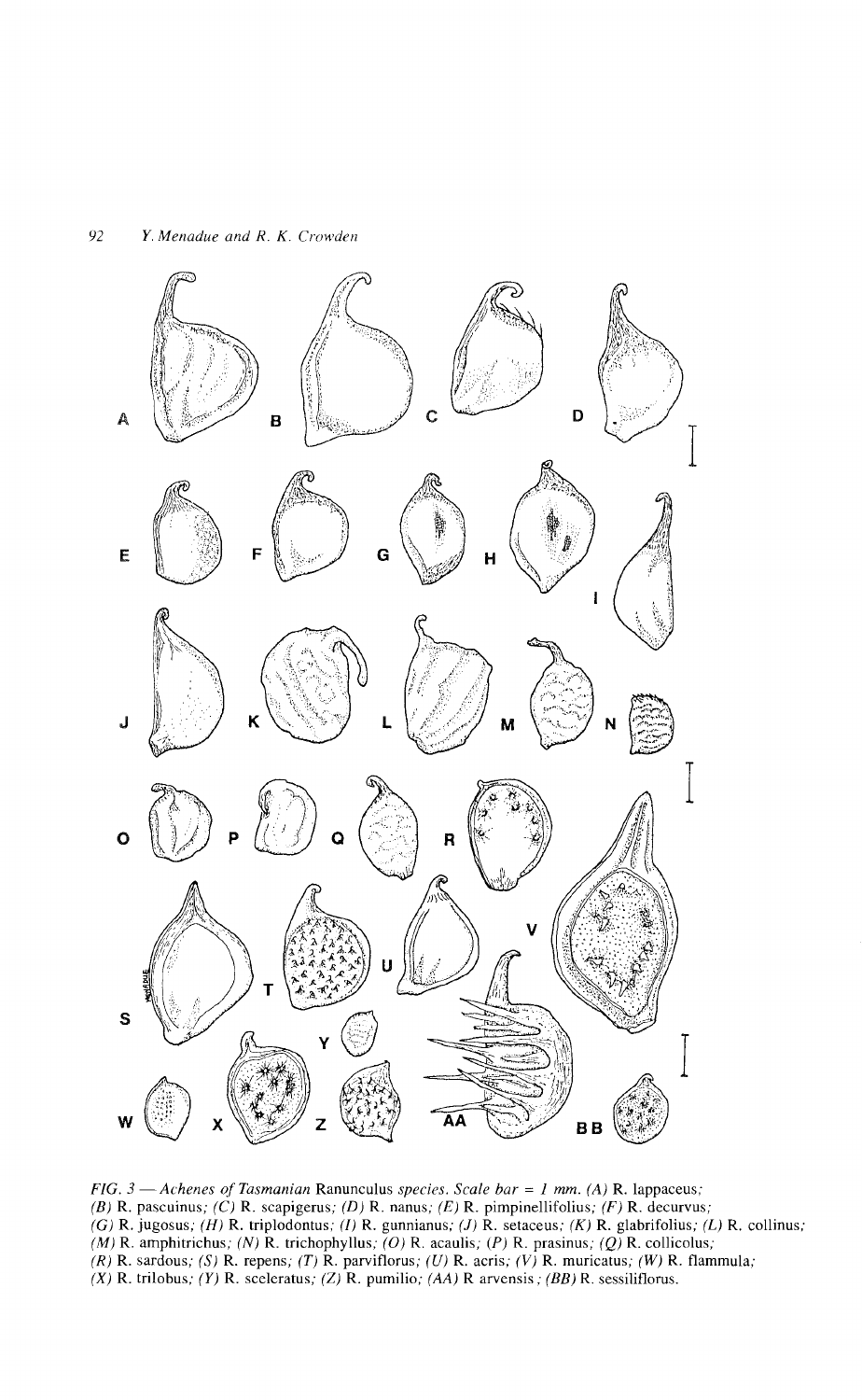tend to curve over.  $2n = 48$ . Voucher specimen:

Mt Wellington, 7.xii.1984 (H088834).

*(6) R. prasinus* Y. Menadue (Endemic) Figs 1N, 3P, 5N

This species shows affinities with *R. collinus* and *R. amphitrichus* but differs by having pale-yellow, glabrous sepals, and thinner grass-green leaflets with acute teeth apices. Its flowers are goldenyellow borne on tall scapes. It is restricted to two small lagoons north of Tunbridge in the Midlands.  $2n = 48.$ 

Voucher specimen:

Whites Lagoon, Tunbridge, II.xii.1984 (H088842).

(7) *R. collicolus* Y. Menadue (Endemic) Figs I D, 3Q,50

Most closely resembles *R. acaulis* and *R. collinus;* however, it is distinguished by dull, golden-yellow petals with a shallow nectary pocket and mostly entire, narrow leaflets. It is a very small plant about 3 em high. It is restricted to two small lagoons near Lake Augusta on the Central Plateau.  $2n = 48$ . Voucher specimen:

Second Lagoon, Central Plateau, 17.ii.1984 (H088749).

*(8) R. acaulis* Banks & Sol. ex DC. (Native) Figs 1O,30,5B

This grows on consolidated sand near a stream or seepage area in the frontal dunes of sandy beaches on the West Coast. It extends from Ocean Beach near Strahan to Cox Bight in the south. It has a slightly succulent leaf and narrow, greenish-yellow petals.  $2n = 48$ .

Voucher specimen:

Ocean Beach, Strahan, 19.x.1984 (H088516).

*(9) R. triplodontus* Melville (Endemic) Figs 1M, 3H, 5Q

Widespread in alpine and subalpine grasslands, swamps and creeks. It is very polymorphic in the leaf and has two basic flower forms, 2-3 pale petals or 5 glossier petals. The flowers are inconspicuous and borne on scapes shorter than the leaves. It often may be identified by a stout, potentially stoloniferous stem bearing leaves and flowers at the end.  $2n = 48$ .

Voucher specimens:

Lake Augusta, Central Plateau, 14.xi.1984 (H088837); Tiger Rise, Dennistoun Rd, 14.xi.1984 (H088839); Lake Chipman, 17.ii.1984 (H089211).



*FIG.* 4 - *Types of nectary* in *Tasmanian* Ranunculus. *(A) a free lobe; (B) a pocket with or without raised lip;* (C) *a lunate pit; (D) bracket or ledge; (E) bracket or ledge with fleshy lobe; (F) semi-lunar pits or naked glands.*

*(10) R. setaceus* Rodway (Endemic) Figs IE, 3J, 51 This grows in small alpine streams or depressions subject to flooding. It will flower and set seed under water. It has a monocotyledonous habit resulting in it often being overlooked. The flower has five pale creamy-yellow petals.  $2n = 16$ . Voucher specimen:

Ben Lomond Plateau, 19.iii.1984 (H088306).

*(11) R. flammula* L. (Introduced) Figs 2H, 3W, 5AA

Only known from one farming property *Nabowla* in the northeast of the State. It has a simple leaf blade and a cluster of small, yellow flowers.  $2n =$ 32.

Voucher specimen:

*Walker s.n. Nabowla,* 14.xi.J 984 (H088873).

(I2) *R. gunnianus* Hook. (Native) Figs lQ, 31, 5C This occurs on mountain tops above 1000 m in very wet situations. It is very distinctive with pinnate, linear-lobed, dull-green leaves and very large, golden-yellow flowers with up to 24 petals. The petals have a triple naked nectary which is unique for the Tasmania species.  $2n = 48$ .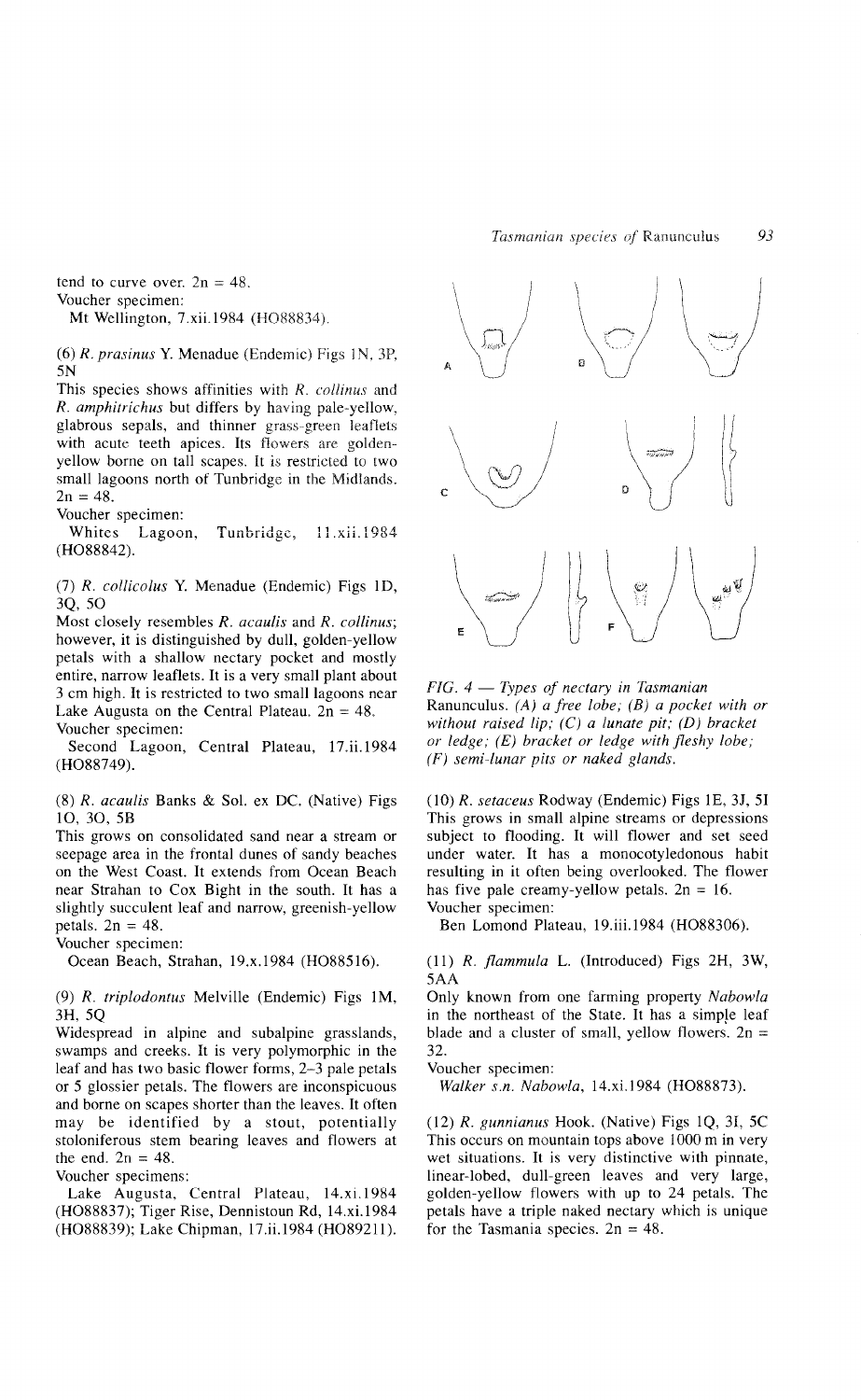

*FIG.* 5 - *Petals of Tasmanian* Ranunculus *species showing nectary shape and position. Scale bar* = *I mm. (A)* R. lappaceus; *(B)* R. acaulis; *(C)* R. gunnianus; *(D)* R. nanus; (E) R. pimpinellifolius; (F)  $\hat{R}$ , scapigerus; (G) R. trichophyllus; (H) R. pascuinus; (I) R. setaceus; (J) R. decurvus; (K) R. amphitrichus; (L) R. glabrifolius; (M) R. collinus; (N) R. prasinus; (O) R. collicolus; (P) R. jugosus; (Q) R. triplodontus; (R) R. repens; (S) R. acris; (T) R. muricatus; (U) R. pumilio; (V) R. sessiliflorus; (W) R. arvensis; (X) R. parviflorus; (Y) R. sardous, (Z) R. sceleratus; (AA) R. flammula; *(BB)* R. trilobus.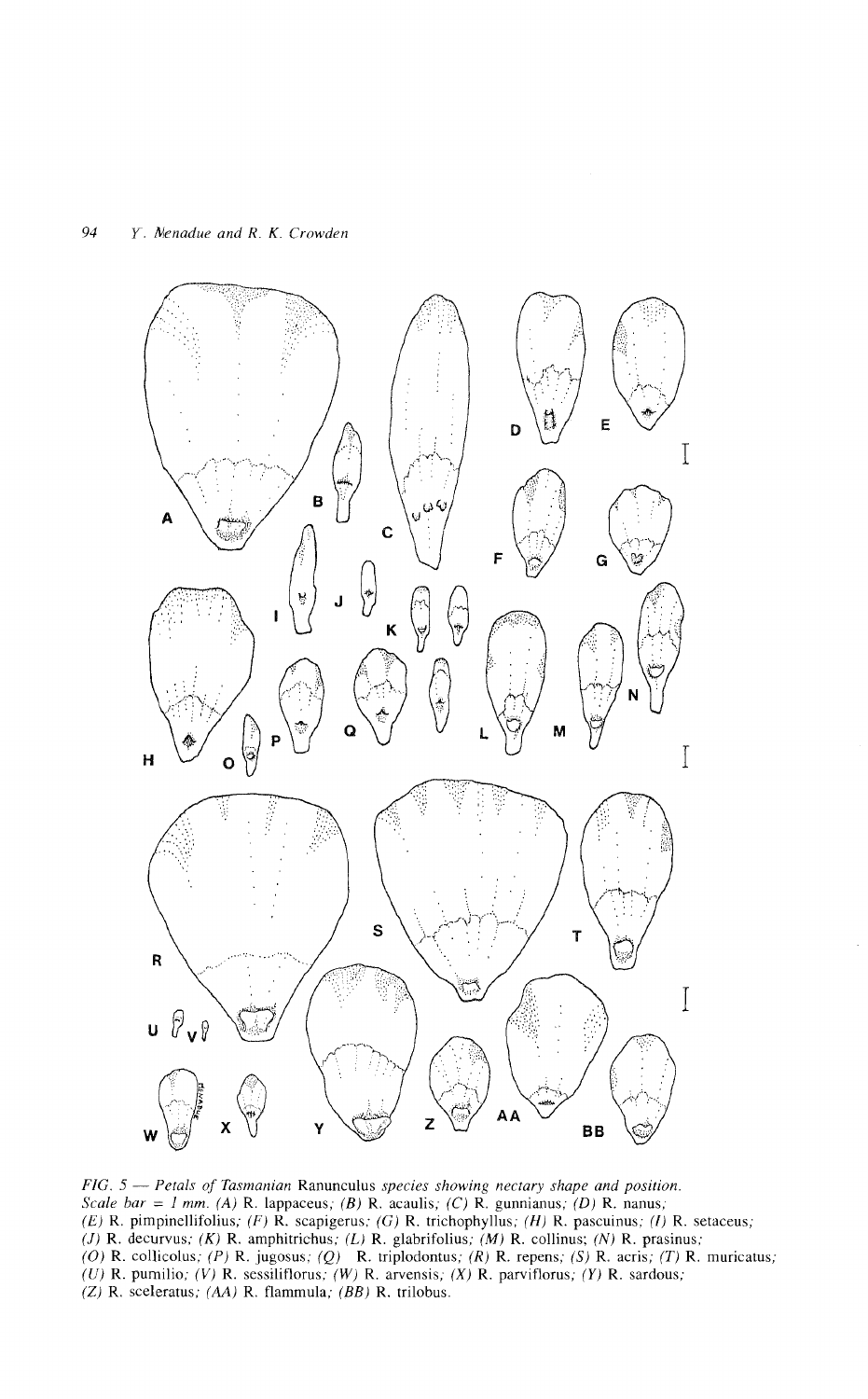Voucher specimen:

Pine Lake, Central Plateau, II.xii.1984 (H08883S).

*(13) R. scapigerous* Hook. (Native) Figs IC, 3C, SF

This grows in wet grasslands and forests often in association with *R. lappaceus.* Its flower is goldenyellow, often red-flushed on a tall scape, and may be distinguished by reflexed sepals.  $2n = 16$ . Voucher specimen:

Clarence Weir, II.xii.1984 (H08884S).

*(14) R. pascuinus* (Hook. f.) Melville (Endemic) Figs IB, *lB,* 5H

This occurs in subalpine to alpine habitats on Middlesex Plain and Central Plateau. It has a single golden-yellow flower borne on a tall scape; the plant is covered by appressed hairs and the leaves show a characteristic asymmetry.  $2n = 16$ . Voucher specimen:

Blackbog Creek, Cradle Mt Rd, 30.xii.l983 (H088517).

*(15) R. nanus* Hook. (Endemic) Figs IL, 3D, 5D Widespread at altitudes of 740-1400 m. This species is vegetatively variable but has a conspicuous golden-yellow flower borne above the leaves. A feature which may help distinguish this species is the frequent presence of a short, thick, erect rhizome which occasionally links two rosettes of leaves.  $2n = 16$ .

Voucher specimen:

Second Lagoon, Central Plateau, 19.iii.1984 (H088307).

*(16) R. pimpinellifolius* Hook. (Native) Figs IF, 3E, 5E

This species appears to be restricted to the southeastern part of the Central Plateau and its eastern border. It has a pinnate leaf which may be confused with the leaves of *R. decurvus* (below) but it has a golden-yellow flower borne on a tall scape.  $2n = 16$ .

Voucher specimen:

Clarence Weir, 20.x.1984 (H088521).

*(17) R. lappaceus* Smith (Native) Figs lA, 3A, SA Widespread and frequent in grasslands and sclerophyll forests with good drainage, often in association with *R. scapigerus.* It has large, goldenyellow flowers on tall scapes, often two per flowering stem.  $2n = 16$ .

Voucher specimen:

Quoin Hill, 16.x.1983 (H088316).



*FIG.* 6 - *Definition of leaf shapes used in the key. (A) Linear* ± *tcrete; (B) pinnate with terete segments; (C) trichotomously branching in capillary segments; (D) spathulate, linear lanceolate; (E) trifoliolate, leaflets with distinct petiolules; (F) ternate, in three parts without petiolules;* (G) *ternately-lohed, in three parts not deeply divided;* (H) *palmatifid, not deeply divided;* (l) *palmatisect, deeply divided to the centre;* (J) *pinnate,* (3)-5 *leaflets with petiolules.*

*(18) R. decurvus* (Hook. f.) Melville (Endemic) Figs IG, 3F, 5J. (Synonymy: *R. concinnus* (Hook. f.) Melville)

Widespread throughout alpine and subalpine grasslands and heaths above 400 m. It has a small, greenish-yellow flower, borne on a scape much shorter than the leaves, which elongates when fruiting.  $2n = 16$ .

Voucher specimen:

Iris R., Cradle Mt Rd, 29.xi.1984 (H088309).

*(19) R. jugosus* Y. Menadue (Endemic) Figs IP, 3G, 5P

Locally abundant in river silt and soak areas of the Central Plateau at altitudes about 1100 m. It is closely related to *R. triplodontus;* however, it has a consistent leaf-form and a flower with six petals. The leaves are pinnately trifoliolate with reflexed